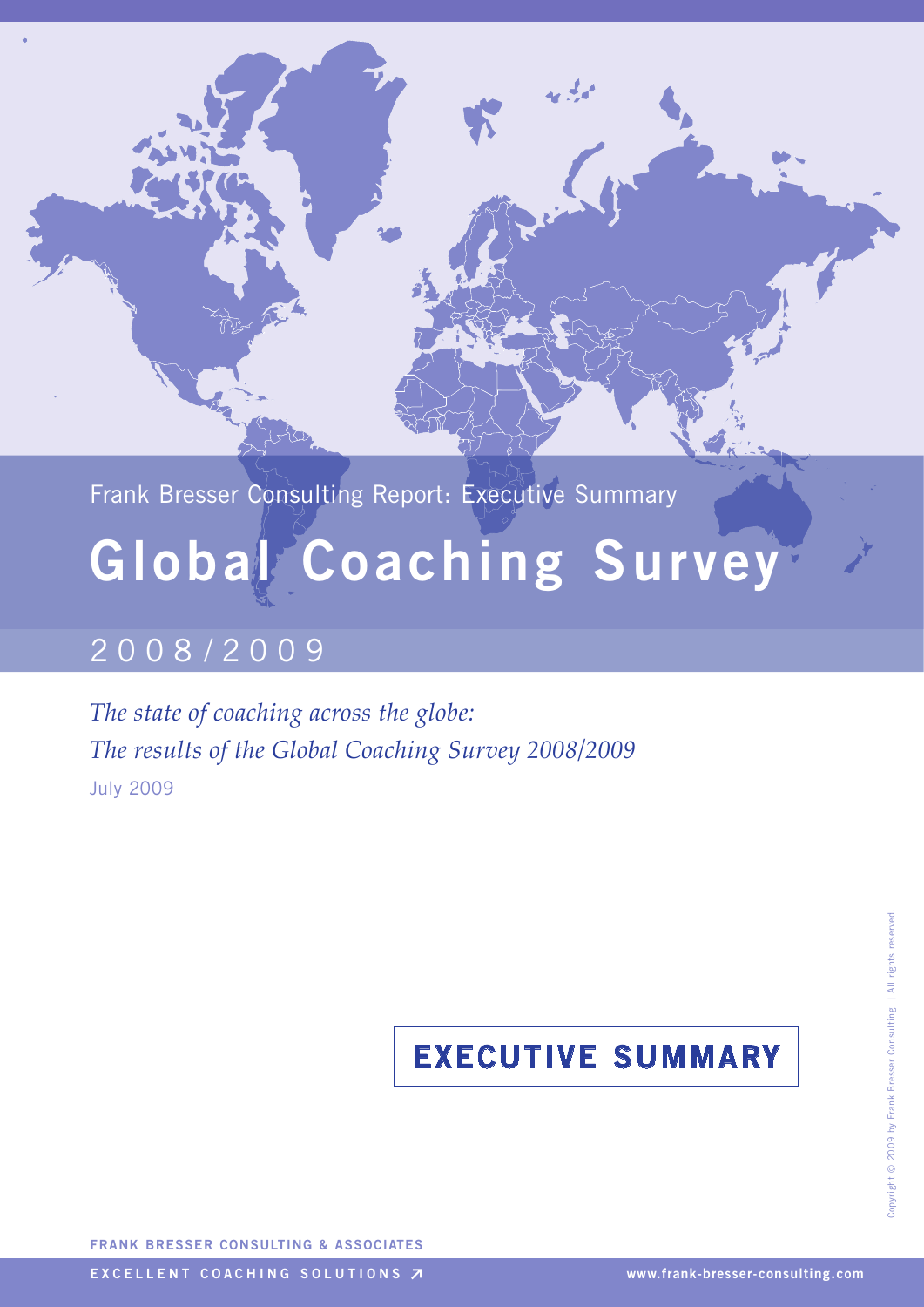# Report: *Executive Summary*

*This paper gives an overview of the situation of coaching across the globe by presenting the key results of the Frank Bresser Consulting Global Coaching Survey 2008/2009. The project covered 162 countries and, for the first time, systematically examined the situation and de‑ velopment of coaching in the world overall, in each continent, region and country. The first part sets out the research purpose and design. Then, a summary of the most important results regarding the world overall and each continent (in alphabetical order) follows. The Executive Summary finishes with a closing note and information on where to get the detailed report (available from 1st of August 2009).* 

# *The Project*

## Purpose

The Global Coaching Survey 2008/2009 examined the current state and development of coaching in the world overall, in each continent, region and country. Frank Bresser Consulting conducted research in 162 countries (which account for almost 100% world population).

# Research design

The research topic and the general lack of statistics on coaching (and of valid quantitative samples across the globe) supported a qualitative - rather than quantitative - approach: The research team identified qualified organisations and people, who have a good overview of coaching in their country and the resources to gather further relevant information as needed, as the main sources of data.

### *Participant selection and data generation*

### Identifying participants:

First, we identified the existing national and international coaching associations around the world, as it is their remit to gather relevant information on their local coaching markets. The second step was to identify a leading one in each country and invite these to respond to our questionnaire. Where we couldn't identify a coaching association in a country, we searched for a suitable, leading coaching-related association (e.g. Human Resources), coaching provider, consultancy, coaching expert or coaching-related university faculty with credibility in providing relevant information.

### Questionnaire design:

The questionnaire included open and closed questions. Partly, questions were similar to each other to allow for cross-checking within the answers given by a participant. The questions generally allowed for interpretation by the participants in order to embrace maximum diversity of coaching practices and approaches, rather than putting participants in a pre-set box that might not fit. We were eager to listen and learn, not prescribe or promote a certain way of doing things.

Accordingly, we deliberately kept the questions broad and did not define terms precisely or assume a specific understanding of coaching. How questions were interpreted and answered provided insights into the understanding, practice and development of coaching in each country.

### Participant responses:

It was the responsibility of each participating organisation to decide on the most appropriate approach/resources to gather the required information. This ranged from local surveys and board-meetings to market researches/analyses to the use of existing statistics. In fact, this survey actually triggered many local research initiatives on coaching across the globe.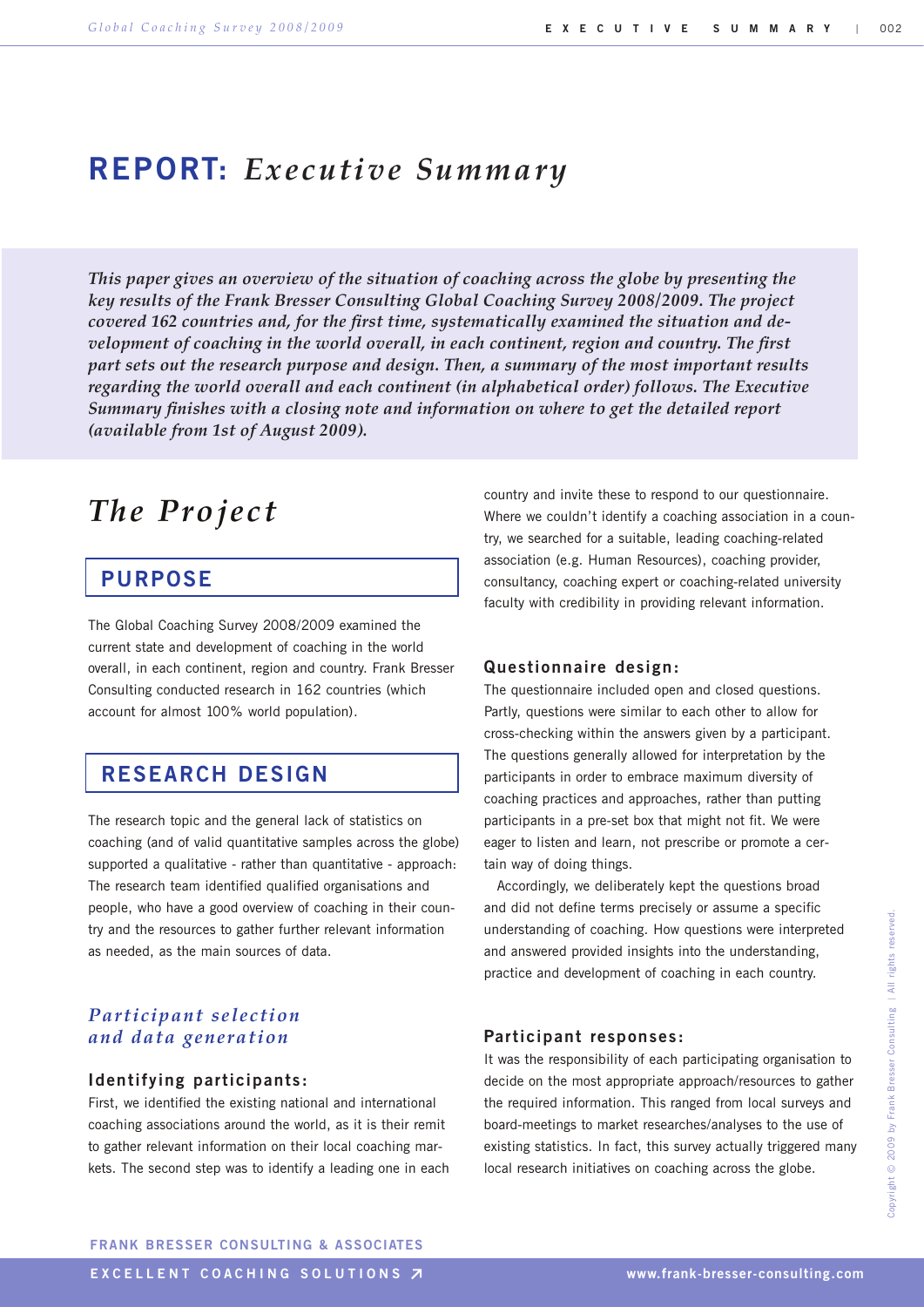However, it is important to highlight that in many cases responses are rough estimates. Coaching is a young discipline, and exact figures are rarely available (e.g. as most countries have no requirement to register as a coach, it is difficult to identify their number of coaches). So whilst the survey can provide a good first idea of coaching around the world, in each continent, region and country, it is far from being absolutely accurate. Where the results open up controversial discussions, this is welcome and in the spirit of the survey.

### Validation and comparability:

After receiving participants´ information, we reviewed this data and checked it for internal and external consistency, relevance, clarity and validity. As appropriate, we made further enquiries of participants to gather further information and clarification. This stage of dialogue and discussion was a very valuable part of the whole process producing further highly interesting insights and giving much more background information. Another final review and editing stage followed, and only then did we take the answers as accepted country information.

Only at this stage, did we work towards making sense of the data and align them for optimal consistency and comparability (inductive approach). The point is: in order to avoid comparing apples with oranges, you first need to know what kind of fruits there are and be able to recognize them.

### Setting the foundation:

The Global Coaching Survey will be conducted regularly from now on and is definitely an ongoing project. The Global Coaching Survey 2008/2009 has now set the right foundation. In the next run, we will be able to build on and compare with these findings.

In this first run of the survey, there is a focus on professional one-to-one business coaching. This was deliberately chosen as it is the most visible and well-known coaching form so far in the corporate world and thus was a valid starting point. However, it is only the starting point. Next time, there will be much more coverage of other coaching forms (e.g. coaching leadership style, coaching culture, team coaching).

### *Additionally researched countries*

It was our initial ambition to find suitable participants in every country, and we actually identified qualified participants in most countries (covering 88% of the world population). All countries with a visible coaching industry have participated. However, research was very difficult in a number of countries where coaching wasn't yet developed. Here, we were successful in a great number of cases, but not all.

With regard to these latter cases, where the following possible research activities found nothing tangible, we decided to stop and share our own findings on the basis of these activities instead:

### Announcement for 2010:

# The Global Business Guide for the successful use of Coaching In Organisations

# by Frank Bresser

Download available at: www.frank-bresser-consulting.com

### Including…

- The 6 leading-edge Frank Bresser Consulting frameworks for the successful implementation and improvement of coaching in business
- Case studies from all over the world

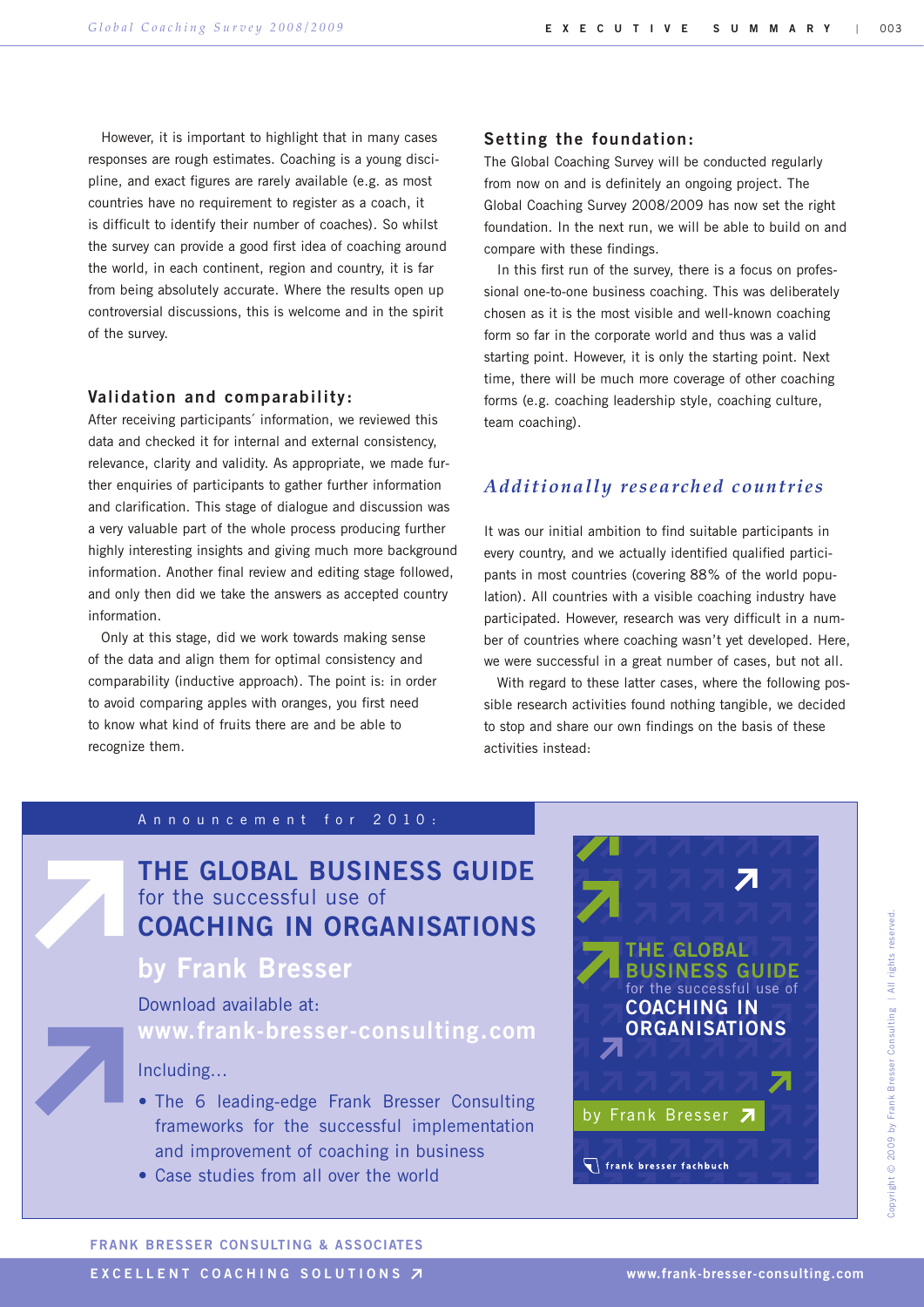- Extensive online research on coaching in the country
- Conversations with people in the country
- Conversations with participants from neighbour countries
- Researching memberships of people/organisations from the country in international coaching associations (or related associations)
- Contacting local institutions for further information, e.g. Chambers of Commerce, international representations in countries, UNDP (United Nations Development Programme, the UN's global development network)
- Making use of other networks

We acknowledge that it remains possible that there are coaching providers and communities in these countries we haven't yet discovered. This may be especially true, where organisations/people don't have internet access, are very locally organized and/or are operating and presenting themselves in a rarely known language.

However, we have assumed that if there was a strong, growing coaching industry in the country, we would have been able to discover it in the given time. As a result we can only give a very rough estimate/impression of the lack of coaching in these countries.

It remains our aim to get participants from all countries in future runs of the survey. In fact, the survey is work in progress, and we are happy to include anyone knowledgeable about coaching in these countries in the future.

## *Further remarks*

It is the first time that coaching associations from all over the world were identified, contacted and successfully brought together in a big project like this. The list of participating organisations and people alone is worth reading.

Remarkably, just two of all participants mentioned the financial crisis in their answers - and this only marginally. Therefore, when the answers were generated (2008 and early 2009), the financial crisis hadn't already hit the coaching market in a significant way. This makes the Global Coaching Survey 2008/2009 particularly important and valuable: It is not just the snapshot of very exceptional circumstances. It reflects and documents the state and (longer term) development of coaching right up to the point before any potential volatility in the coaching market due to the global crisis occurred.

# *The Results*

We will first look at the situation of coaching in the world overall and then go into detail for each continent (in alphabetical order).

### Frank Bresser Consulting



Frank Bresser, M.B.A. Mobile +49 (0)1 79 - 4 33 88 76 Email: frankbresser@bresser-consulting.com

Frank Bresser Consulting Office: Tel. +49 (0)2 21 - 5 70 86 42 Email: info@bresser-consulting.com Fax +49 (0)2 21 - 5 70 86 43

www.frank-bresser-consulting.com

Postal address: Ehrenfeldguertel 151, 50823 Cologne, Germany Frank Bresser is the global business expert for the successful implementation and improvement of coaching.

Supported by his worldwide team of assistant consultants, he advises companies on the effective use of coaching.

His expertise is used and put in practice successfully in organisations across the globe and has set international standards in the implementation and improvement of coaching.

FRANK BRESSER CONSULTING & ASSOCIATES

EXCELLENT COACHING SOLUTIONS 7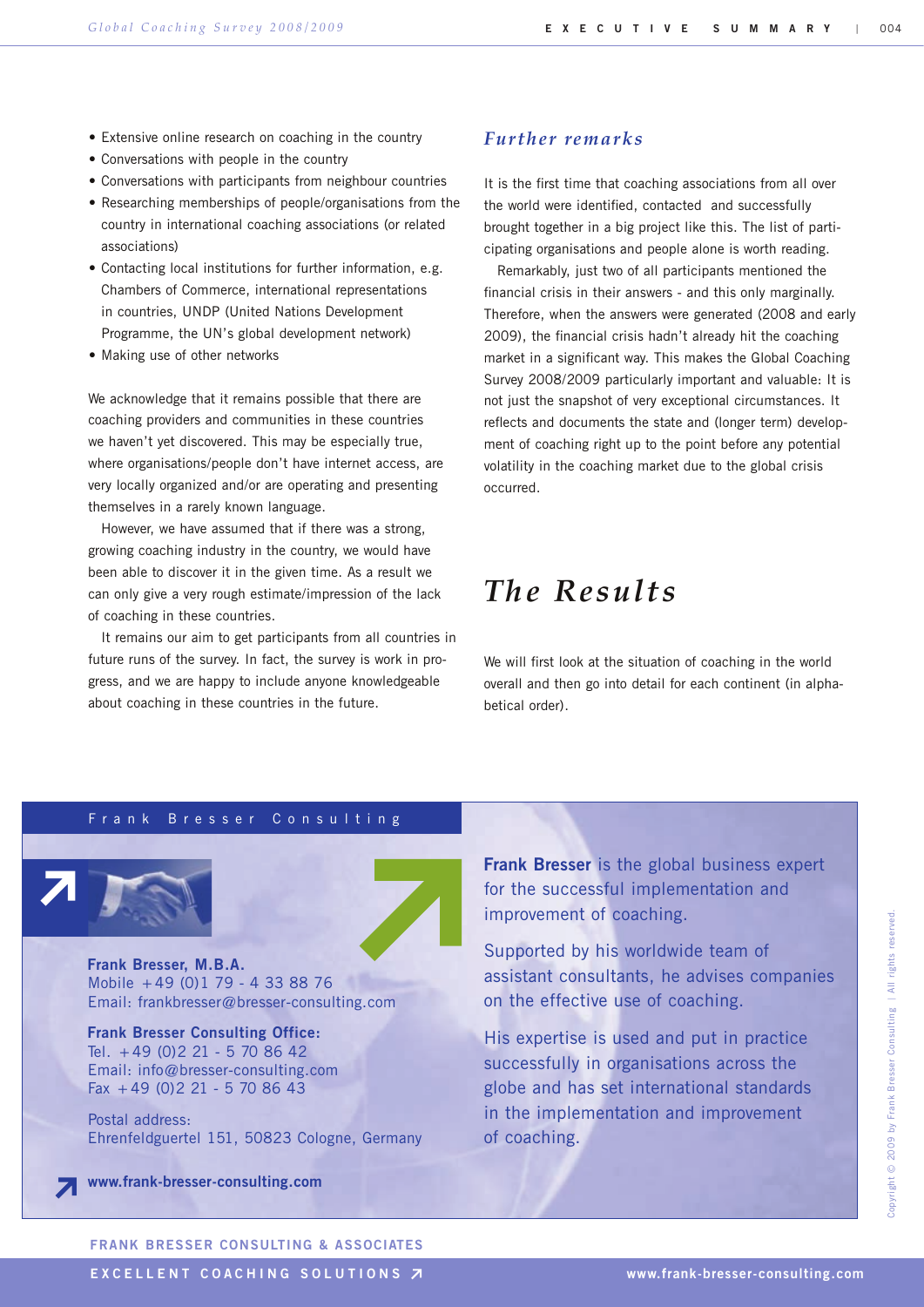

# WORLD OVERALL

There are about 43,000-44,000 business coaches minimum operating in the world.

Coaching is definitely a global phenomenon; the top 10 countries with the highest numbers of coaches include an Asian, an African and a South American country (Japan, South Africa, Brazil). However, there remain extreme differences in the development and size of coaching markets depending on each continent and country.

Europe, North America and Australia – representing just 20% of the world population – comprise 80% of all business coaches of the world. More than two thirds of all coaches are based in the European Union, USA and Canada which represent just 13% of the world population.

Specifically: The 7 countries with the highest numbers of coaches (US, UK, Germany, Australia, Japan, Canada, South Africa) comprise only 10% of the world population, but about 73% of all coaches.

Coaching is on the rise across the globe and there are singular, highly developed and dynamic "centres" of coaching. But comprehensive area-wide coverage of coaching is far from a reality. This is true for all continents.

This can be further illustrated by the following findings:

- Coaching is already widely accepted and used as a business tool in 28 countries (of these 14 are European). However, in 114 countries (about 70% of all countries), it is not. In another 20 countries, this is undecided.
- In 33 countries, coaching is in the growth phase (7 of these in early stages of growth). In a further 50 countries coaching has entered the introduction phase (5 of these being in between pre-introduction and introduction). In the remaining 77 countries (nearly 50%), business coaching hasn't yet visibly developed. In two countries (Norway and the Netherlands), coaching has already entered the maturity phase.
- In 27 countries from all continents, business coaching is well advanced towards becoming a profession (15 from Europe). However, in 125 countries, i.e. in nearly four fifths of all countries, it is not. In 10 countries, this is undecided.
- National and international coaching associations exist in Northern America, Europe, and Australasia. There are also some in South America, but few in Asia and even less in Africa. In nearly half of the 162 countries, there is no single member of any national or international coaching body in the country.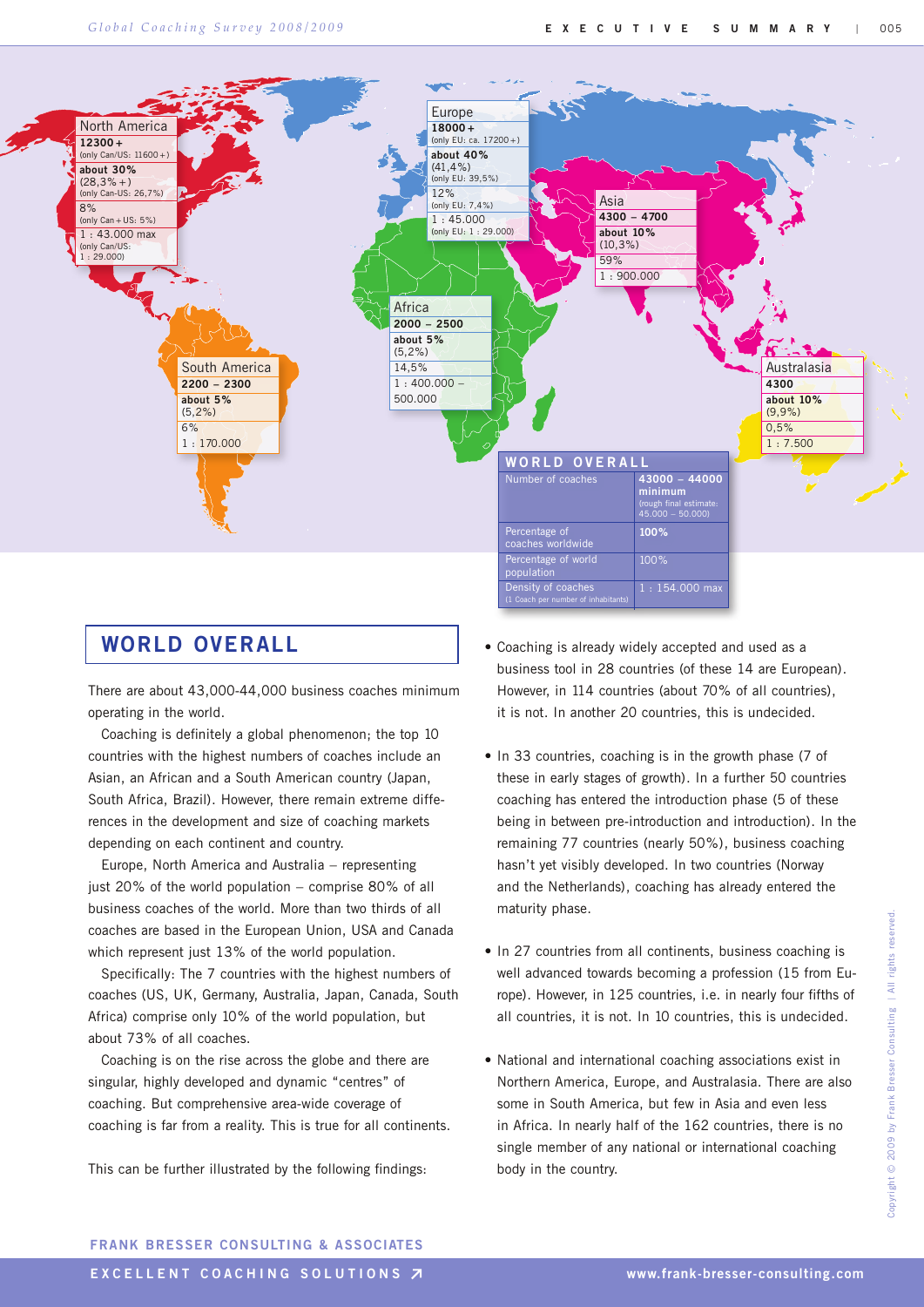- The concept of coaching cultures is quite well known in 19 countries. In a further 29 countries there is slight knowledge and use of it. However, in 111 countries, the concept is hardly or not known at all.
- There is an overall balance of directive and non-directive coaching approaches in the world. The predominant coaching style is directive in 28 countries, non-directive in 24 countries. In 110 countries, this is undecided.
- The use of coach supervision is widely spread in 23 countries (around 15% of all countries).

Generally speaking, there is no dominant picture of coaching yet and diversity prevails. There is not the African, Asian, Australasian, European, North American or South American approach. But you need to look into each continent to find out more.

### Frank Bresser Consulting Seminars

# Reserve your place in one of the 3-day seminars with Frank Bresser:

# **Z HOW TO SUCCESSFULLY** use Coaching in business

The 6 leading-edge Frank Bresser Consulting frameworks for the successful implementation and improvement of coaching

### Target Group:

Directors/Managers (HR, OD, L&D)/CEOs/Board members responsible for the implementation/ improvement of coaching in their organisations.

We explicitly welcome participants from across the globe. The seminar language is English.

### Content:

Learn how to make best use of coaching in your company.

- The 6 leading-edge Frank Bresser Consulting frameworks for the successful implementation and improvement of coaching
- Practical illustrations through various case studies
- Knowledge sharing and reflection space
- Application of the frameworks in different organisational and cultural contexts

#### Venue:

Within very easy reach by train/bus/car of Cologne/Bonn Airport (also of Düsseldorf Airport and Frankfurt Airport)

#### Dates for 2010:

21 - 23 April 2010 14 - 16 July 2010 27 - 29 October 2010 26 - 28 January 2011



Registration:

You find the registration form and more information at: www.frank-bresser-consulting.com/seminars.html

Cologne o Düsseldorf **Frankfurt** 

### FRANK BRESSER CONSULTING & ASSOCIATES

EXCELLENT COACHING SOLUTIONS 7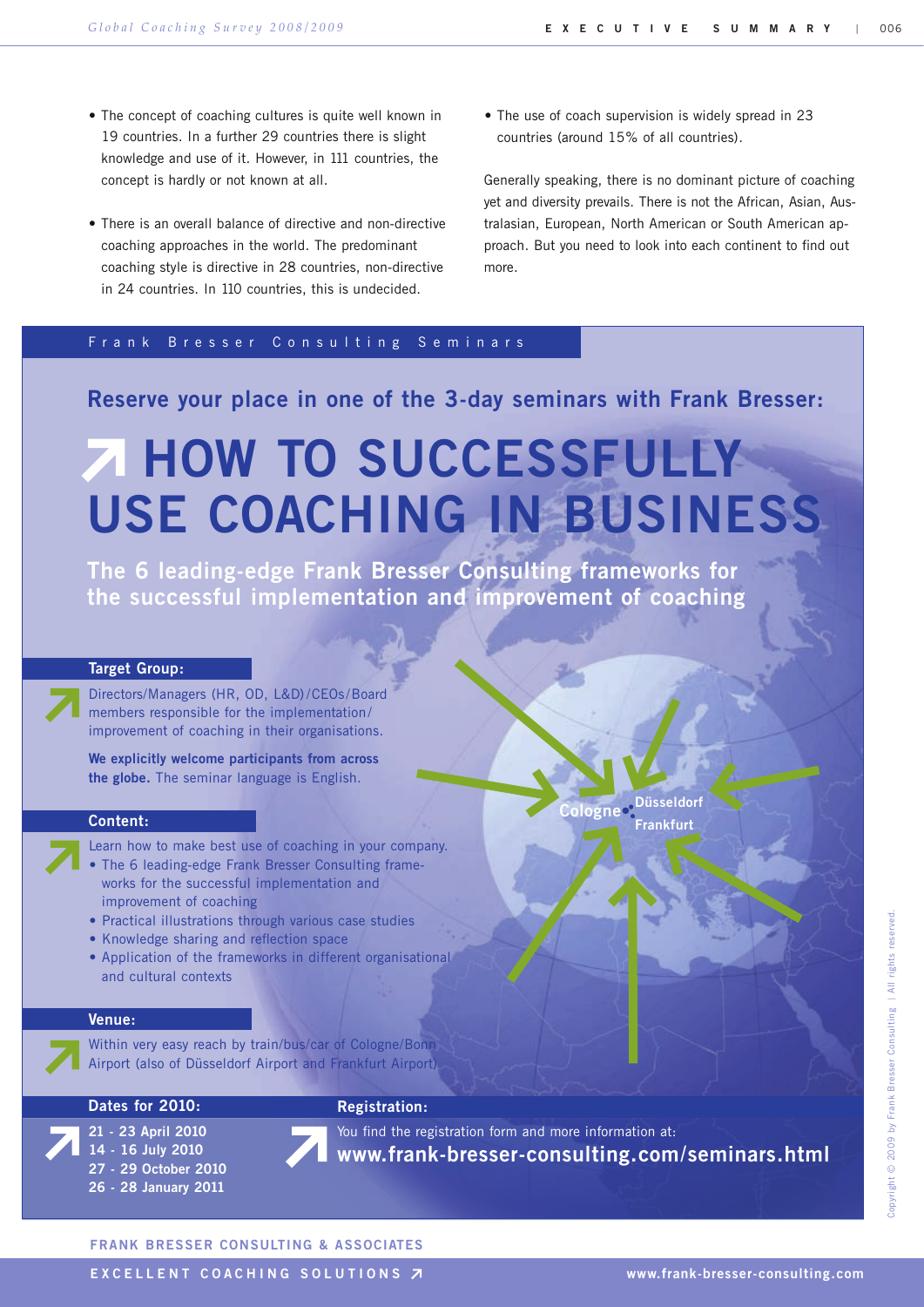# **AFRICA**

There are about 2,000-2,500 business coaches operating in Africa.

South Africa – with about 5% of the African population – has around 1600 business coaches comprising about 70% of the total. Approximately 12% of African coaches (260) are based in Egypt, Kenya and Morocco, so the other 44 African countries have the remaining 18% of business coaches on the continent.

The density of coaches in Africa is 1 coach per 400,000- 500,000 inhabitants (without South Africa it would be 1 coach per 1-2.3 million inhabitants).

In Africa, coaching is still in its infancy. The following findings illustrate this further:

- Only in Morocco is coaching already widely accepted and used as a business tool. In three other countries (South Africa, Egypt, Libya,) this is undecided.
- In two countries (Morocco and South Africa) coaching is already in the growth phase, and in another 9 countries it is in the introduction phase. In the remaining 36 countries, however, business coaching hasn't yet visibly developed.
- In Morocco and South Africa, one-to-one business coaching is already well advanced towards becoming a profession. In all other 46 countries, it is not. No country is undecided.
- National coaching associations have successfully developed in Morocco and South Africa. Emerging coaching communities may also be found in Uganda and Nigeria. However, the overall situation with regard to professional coaching bodies in Africa (national or international ones) is very poor.
- The coaching culture concept is almost unknown in Africa. Only in South Africa, and here above all in the context of multinational companies rather than in local companies, is it mentioned.
- There are few local coaching initiatives in Africa yet (only in Morocco, South Africa and partly in Uganda, Nigeria and Egypt) which define and develop coaching specifically for their country or region. Coaching is more driven and determined by multinational clients and international

coaching, if it exists at all. You rarely find specifically African coaching approaches on the continent at this early stage. General issues are the need for better education of clients and the challenge to overcome existing cultural barriers.

- Geographically speaking there are huge gaps: coaching features in Northern Africa and in South Africa plus Botswana and in Kenya and Uganda in the East and Nigeria and Gabon in the West, but the rest of the continent is still undiscovered in terms of coaching.
- The use of coach supervision is widely spread in 4 countries. Remarkably, these have a rather "small" coaching industry (10-60 business coaches). In contrast, in South Africa with about 1600 coaches, supervision is not widely used.
- There is a strong directive dimension to coaching in Africa. In 6 countries a directive coaching approach prevails and a non-directive approach predominates in no single country. Also, where it is undecided, it is mainly because there is simply no coaching industry yet. In nearly all countries, it is an issue that clients expect to get advice and direction from (potential) coaches.

## **ASIA**

There are about 4,300-4,700 business coaches operating in Asia.

Japan und South Korea – with about 4% of the Asian population – have around 2,500 business coaches comprising about 55% of all Asian coaches. Another 10% of coaches are based in the region of Singapore, Malaysia and the Philippines.

The density of coaches is 1 coach per 900,000 inhabitants in Asia (without Japan it would be 1 coach per 1.4-1.6 million inhabitants).

In general, Eastern and South-eastern Asia may be regarded as the two largest and most dynamic coaching regions. There are major coaching activities in only a few other countries (e.g. United Arab Emirates, Israel, India). Apart from these, however, coaching is still in its infancy (if at all) in Asia.

The following findings illustrate this further:

### FRANK BRESSER CONSULTING & ASSOCIATES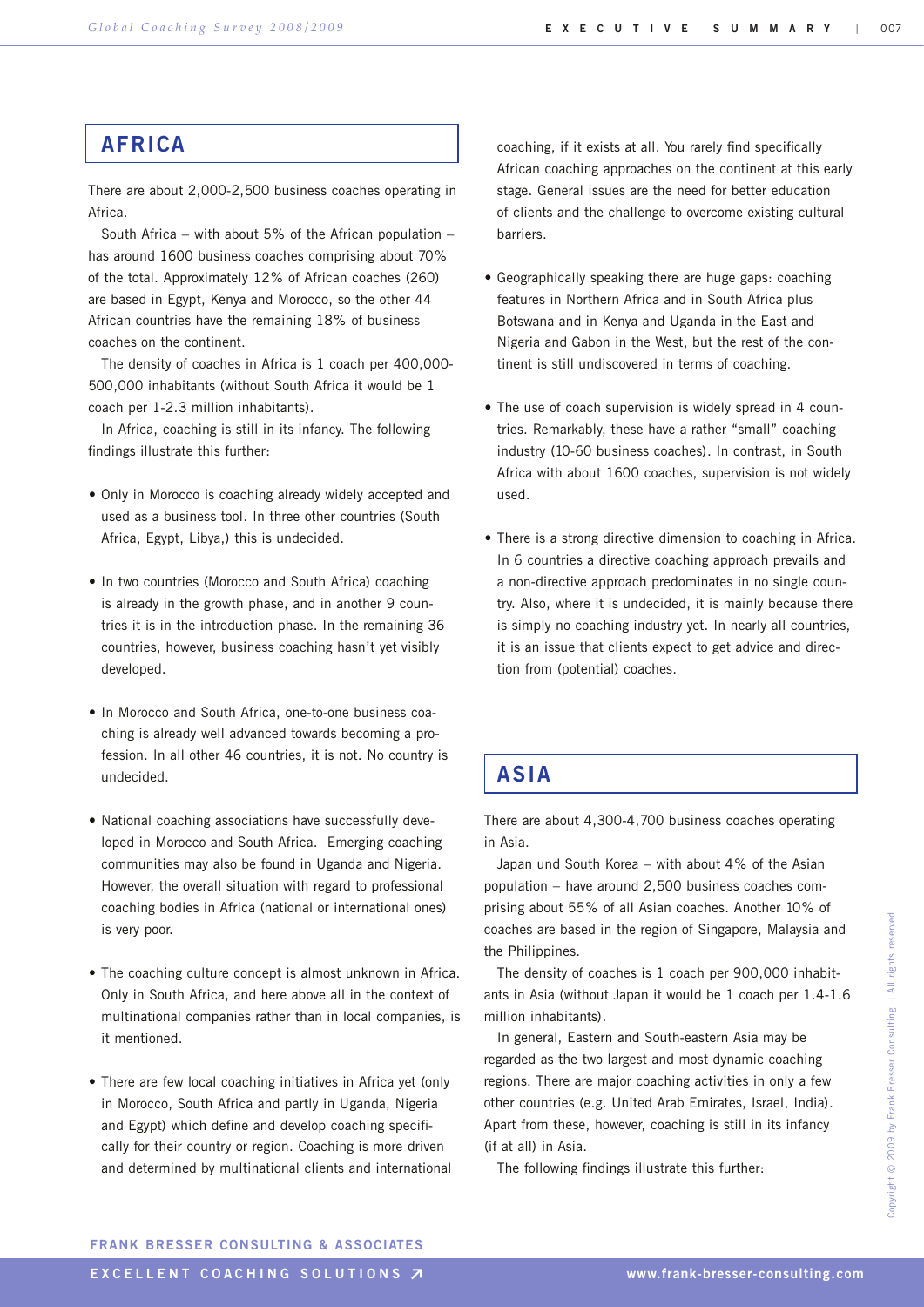- In Japan, Malaysia, Singapore and South Korea, coaching is widely accepted and used as a business tool. In 32 countries (about 75%), it is not. In another six countries this is undecided (India, United Arab Emirates, Israel, Philippines, Lebanon, Bahrain).
- In Japan and South Korea, one-to-one business coaching is well advanced towards a profession. In 37 countries, it is not. Only in 3 countries, this is undecided. There is a tendency in Asia to see and develop coaching more as a service rather than as a profession.
- In 5 countries (Japan, Singapore, South Korea, United Arab Emirates and the Philippines) coaching is in the growth phase, in another 17 countries it is in the introduction phase. In the remaining 20 countries, however, business coaching hasn't yet visibly developed - no coaching industry could be identified.
- There is no prevailing coaching style in Asia. However, there is a slight slant towards directive coaching: 13 countries claim directive as the dominant style (in Bangladesh and Pakistan coaching is highly directive), whereas 6 countries claim non-directive coaching as the predominant style. In 23 countries, this is undecided. So there is not the Asian approach. Depending on each country, there are many different local characteristics and preferences in the way coaching is understood and delivered.
- In three countries (Japan, Philippines, Malaysia), the coaching culture concept is already well known and used. In another five countries (China, India, Israel, Saudi-Arabia, United Arab Emirates) this is partially the case.
- International coaching associations are quite active in Asia and contribute to the development of coaching there. At the same time, a number of local coaching initiatives have already emerged in Asia and have started to define and develop coaching specifically for the respective region or country. National or regional coaching bodies partly exist or are starting to emerge and be formalized. Also a first international (i.e. Asia Pacific) coaching association in the region has been set up. So coaching is clearly on the rise and in the process of becoming more mature in Asia in terms of quality and infrastructure.
- However, coaching is still mainly driven and determined by multinational clients or international coaching. As a result,

you rarely find specific Asian coaching forms and approaches. So while local initiatives increasingly take place in Asia, these still remain rather limited.

# Australasia

There are about 4,300 business coaches operating in Australasia, of which around 4,000 are based in Australia and 300 in New Zealand (in Papua New Guinea, the estimate is up to 10).

Australasia is the continent with the highest density of coaches (1 coach per 7,500 inhabitants). Although it only represents 0.5 % of the world population, about 10% of all business coaches across the globe are based here.

There is a clear divide between Australia and New Zealand on the one hand, where coaching is in the growth phase, widely accepted and used as a business tool and well advanced towards becoming a profession and Papua New Guinea on the other hand, where it is still in the preintroduction phase.

Australia has the highest density of coaches in the world (1:5,300); New Zealand has the fifth highest (1:14,300). Accreditation, codes of ethics and professional coaching bodies are highly developed in Australia in particular.

A directive and straight-forward style of coaching is generally preferred and common practice in both countries.

Supervision is not currently widespread in Australasia, however it is increasingly gaining momentum in Australia and New Zealand.

In New Zealand, the coaching culture concept is well known and widely used, in Australia this is also the case, but less strongly.

# **EUROPE**

There are about 18,000 business coaches operating in Europe. It is therefore the continent with the highest number of coaches.

However, this is not evenly distributed; UK and Germany (nearly 20% of the European population) comprise around 70% of all business coaches on the continent. In contrast, only about 5% of all coaches are based in the area of the former communist countries (40% of the population).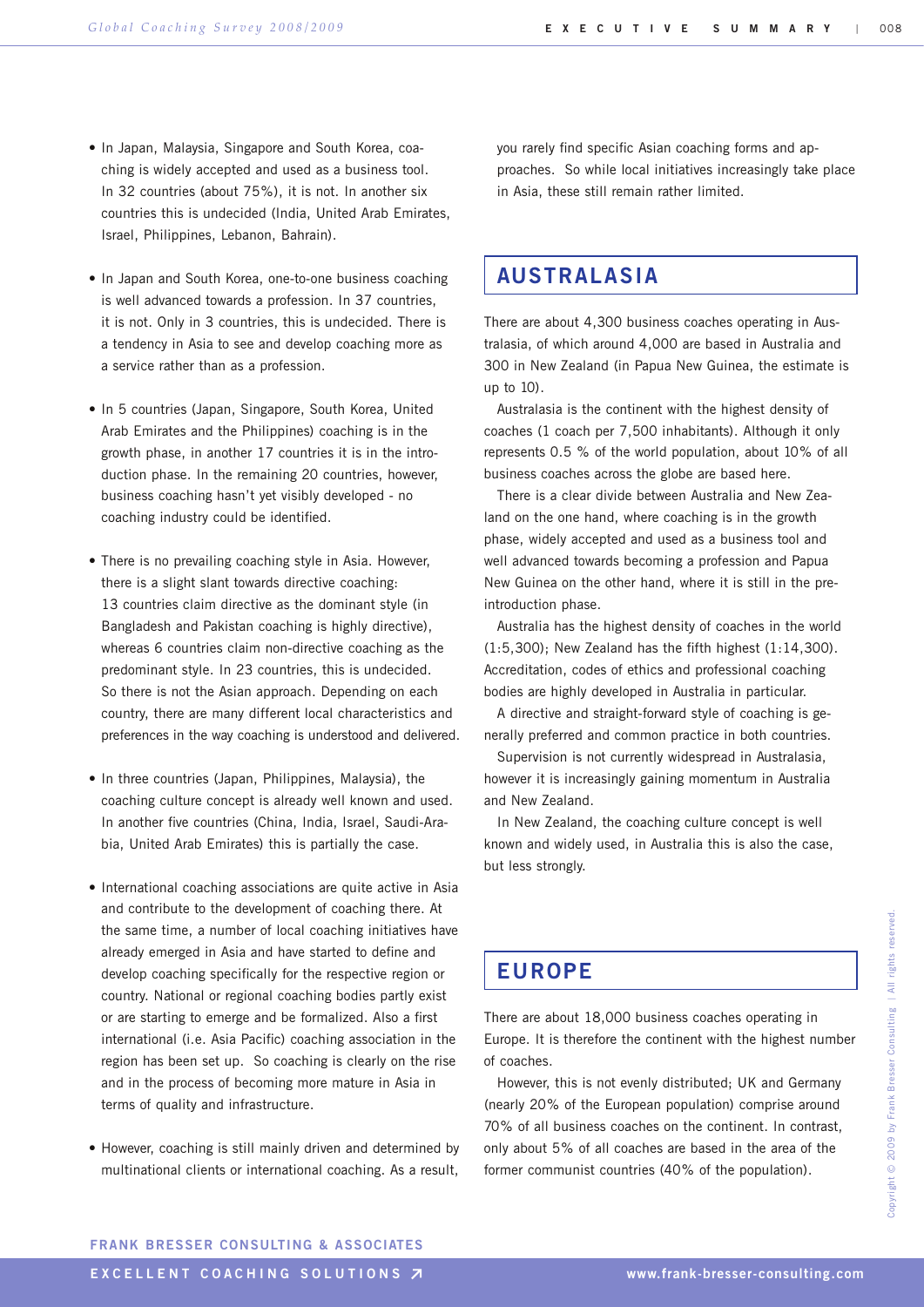The density of coaches in Europe is 1 coach per 45,000 inhabitants (without Germany and UK it would be 1:120,000). The density in the European Union is 1:29,000 (which is the same as the density of coaches in USA plus Canada.

The nature of coaching in Europe is generally characterized by a great diversity of coaching styles, practices and development degrees; probably due to the existing multiplicity of cultures and countries on the continent. Another significant element of coaching in Europe is the high degree of internationalisation and continuous convergence in the field.

Generally speaking, there is a West-East and a slight North-South divide in the development of coaching. The Anglo region, the Founder Countries of the European Community and Scandinavia, have well developed coaching industries. This is less true for the Mediterranean region, and even less the case for the former communist area. Within each of these regions, however, the practice and development of coaching may differ enormously.

Coaching may be far advanced in Europe, but there also remains a lot to be done. This is illustrated further by the following findings:

- In 14 countries (all Western/ Northern Europe), coaching is widely accepted and used as a business tool. However, in 22 countries it is not. In 5 countries this question is undecided.
- In 15 countries (mainly Western/Northern Europe), professional one-to-one coaching is far advanced towards becoming a profession. However, in 21 countries it is not. In 5 cases this is undecided.
- In 16 countries, business coaching is already in the growth phase, in another 15 countries it is in the introduction phase. In 2 countries, coaching has already entered the maturity phase. However, in 8 countries, coaching is still in the pre-introduction phase.
- Plenty of national as well as international coaching associations exist across Europe. In some countries there are even several (e.g. Germany: about 20 major ones). So the infrastructure in terms of coaching bodies is well advanced in Europe. However this is less the case in Eastern and Southern Europe.
- There is a slight slant towards non-directive coaching in Europe. While in 4 countries a directive coaching approach

prevails (Greece, Ireland, Latvia, Portugal), non-directive coaching predominates in 12 countries. However, in most countries (25), this is undecided.

- The use of coach supervision is widely spread in one fourth of the European countries (10), in 17 it is not. In 14 this is undecided.
- The concept of coaching cultures is quite well known and widely used in 10 countries; in another 10 countries coaching cultures are known. In 21 countries, however, the coaching culture concept is hardly or not known at all.

# North America

There are at least 12,300 business coaches operating in North America.

USA and Canada comprise around 11,600 business coaches, Mexico another 600. So in all Central America and the Caribbean, there are only 100 to 150 business coaches.

USA, accommodating about 10,000 business coaches (minimum), is the country with the highest number of coaches in the world in terms of absolute coach figures. Canada is the 6th (with at least 1,600 coaches).

The density of coaches on the whole continent is 1 coach per 43,000 inhabitants. In Northern America (USA and Canada) it is 1:29,000 (which is the same as the European Union).

There is an extreme North-South divide in the development of coaching within North America. USA and Canada have highly advanced coaching industries, whereas the whole of Central America is in the pre-introduction phase, and in the Caribbean few coaches are operating. Coaching in Mexico is located somewhere in between the two poles.

The following findings illustrate this further:

- In USA, Canada, Mexico and Puerto Rico (which is a country associated with the USA) coaching is widely accepted and used as a business tool. In all the other 12 countries, it is not. No country reports undecided.
- In Canada, USA and Mexico, coaching is in the growth phase. In 10 countries (including also all Central America) it is still in the pre-introduction phase (no coaching industry could be identified). In three other countries (Puerto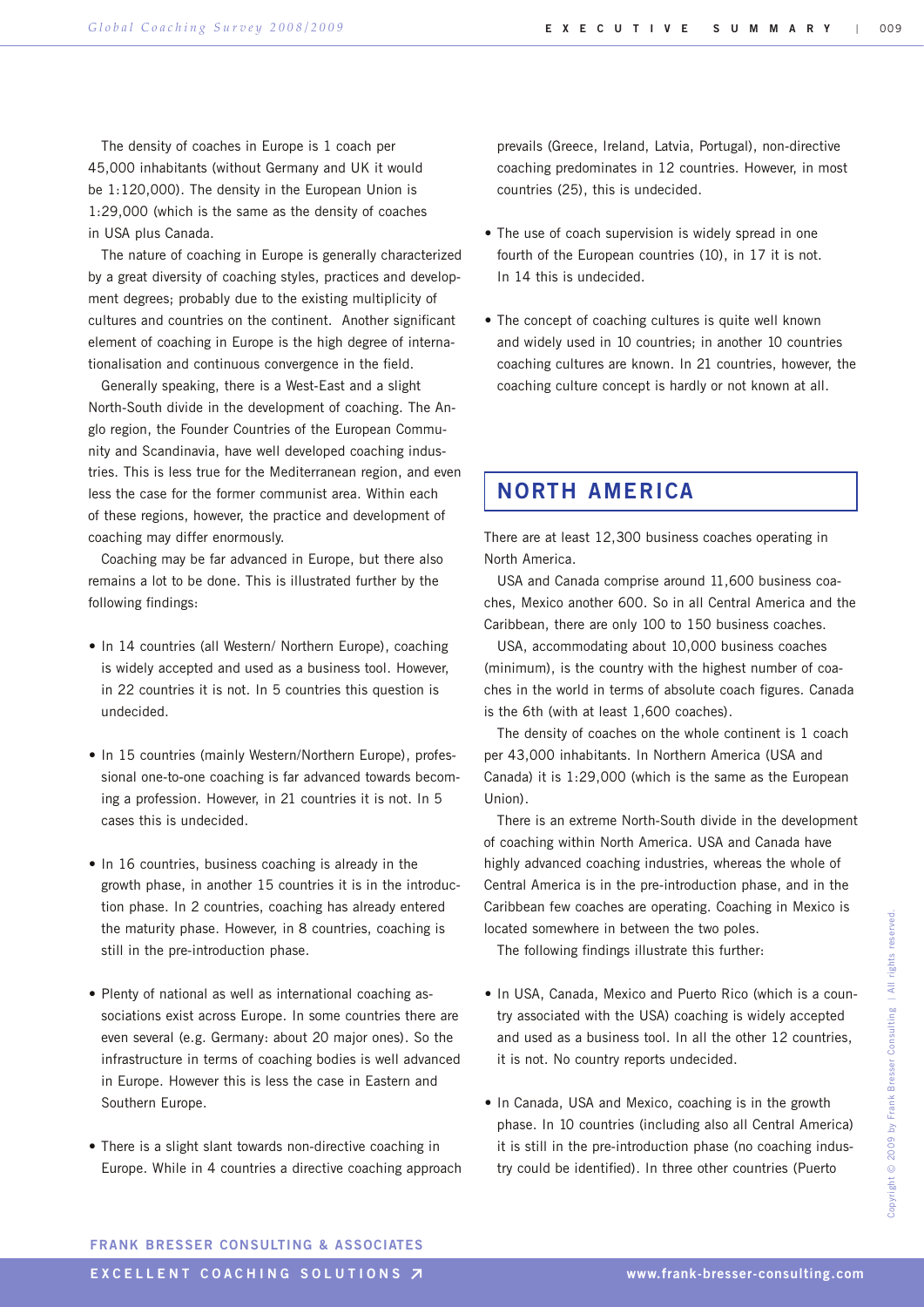Rico, Dominican Republic and partly in Jamaica) coaching has entered the introduction phase.

- In USA, Canada and Puerto Rico coaching is well advanced towards becoming a profession. In all others, it is clearly not, not even in Mexico.
- There are well-developed professional coaching associations in USA and Canada, but coaching bodies are absent in Central America and the Caribbean. Mexico is in between: coaching associations are already emerging, but these haven't yet been able to establish professional standards successfully in the market and take coaching as a profession to the next level in the country.
- The coaching culture concept is well known and used in USA. This is partly true in Canada and Puerto Rico. However, in Mexico, the concept is only slightly used. In the remaining 11 countries, it is not known (at all).
- There is no prevailing coaching style in North America, the whole range from directive to non-directive coaching can be found. Interestingly, coaching in USA and Mexico is mostly non-directive, whereas it is undecided in Canada. Depending on each country, there may be many different local characteristics and preferences in the way coaching is understood and delivered.
- A typical coaching feature in both USA and Canada is a high emphasis on the (self-directed) role of the individual. Additionally a lot of remote coaching (usually by telephone) as opposed to face-to-face coaching is taking place in the north.
- In Central America, while 1:1 coaching is indeed in its infancy, in Honduras and Costa Rica coaching is emerging as a tool of group facilitation (group coaching) in multinational organisations.
- The use of coach supervision is widely spread only in USA, not for example in Canada and Mexico.

# South America

There are about 2,200-2,300 business coaches operating in South America.

Comparing this with other regions of the world, the number is quite low, in particular given the overall high development of coaching on the continent.

The density of coaches in South America is 1 coach per 170,000 inhabitants. Interestingly, while Brazil is the country with the highest number of business coaches at 1,000, due to its large population its density of coaches is lower (1:195,000) than the continent average. The highest density of coaches on the continent is in Columbia at 1 coach per 88,000 inhabitants.

South America is generally quite advanced in the development of coaching which is illustrated by the following findings:

- In Argentina, Colombia and Peru, coaching is already widely accepted and used as a business tool. In another 6 countries, this is undecided. In 3 (comparatively small) countries coaching is not much used.
- In 5 of the 12 countries Argentina, Brazil, Colombia, Peru and Chile - coaching is in the growth phase. In another 5 it is in the introduction phase. In 2 countries, business coaching hasn't yet visibly developed.
- In Argentina, Chile and Peru, coaching is well advanced towards a profession. In 7 countries it is not. In two this is undecided.
- A characteristic of coaching in South America is the high number of countries having a national coaching association (e.g. Argentina, Brazil, Chile, Peru). This suggests that coaching bodies are actively shaping the development and understanding of coaching in a more local way. International coaching associations are also present on the continent.
- The South American coaching approach doesn't exist. Depending on each country, there are many different local characteristics and preferences in the way coaching is understood and delivered. Coaching is not predominantly directive on the continent; on the contrary, there is a slight slant towards non-directive coaching.
- Despite coaching being already quite advanced in a number of countries, the number of business coaches is low when compared with developed coaching markets on other continents.
- There are sometimes cultural reservations about coaching (e.g. conservative style, authoritarian attitude, resistance,

### FRANK BRESSER CONSULTING & ASSOCIATES